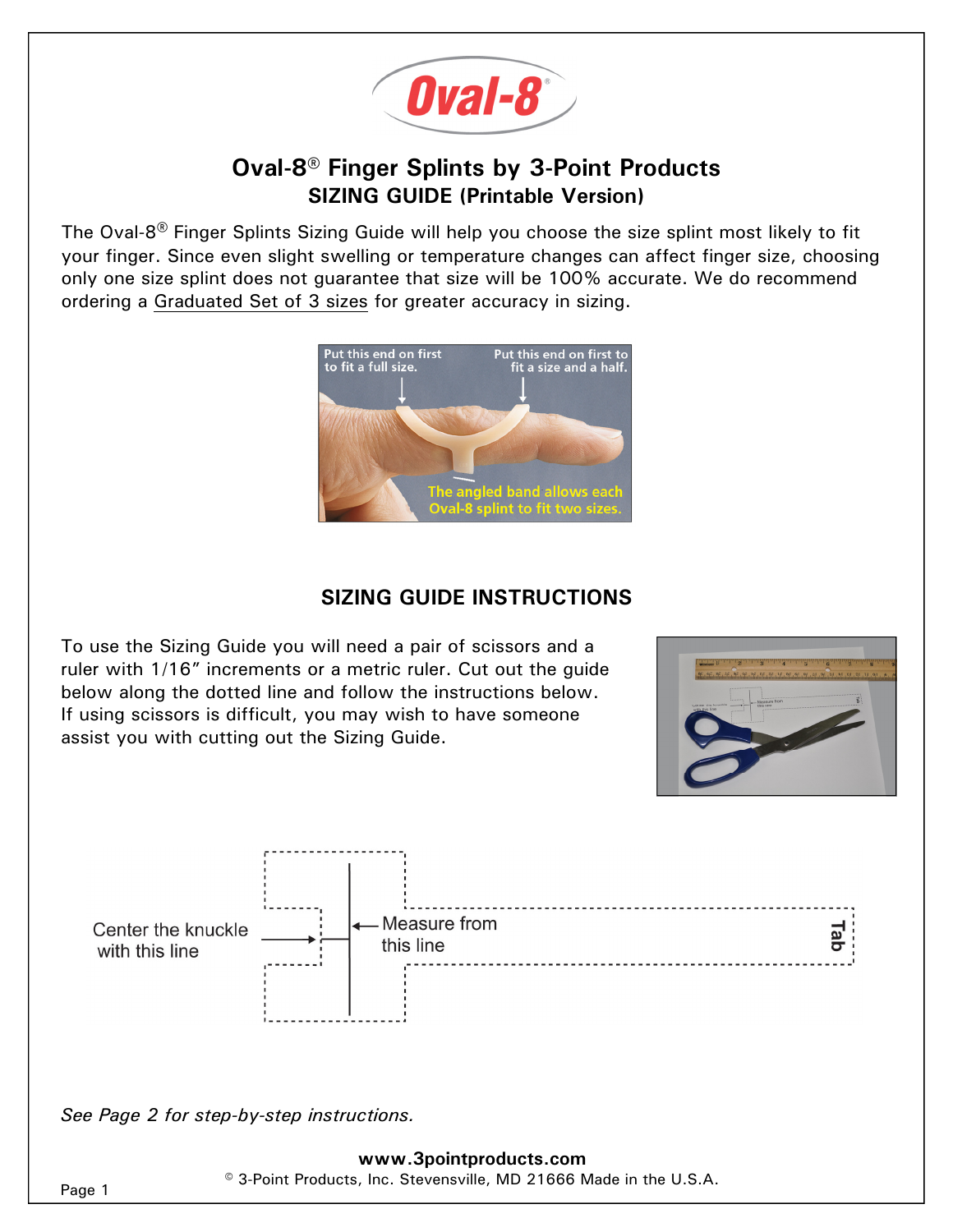

# **Oval-8® Finger Splints by 3-Point Products SIZING GUIDE INSTRUCTIONS**

The illustrations below show how to size the MIDDLE KNUCKLE (PIP joint) when wearing the Oval-8 on this joint for Swan Neck, Boutonniere or other conditions affecting the middle joint.



### **IF FITTING THE OVAL-8 FOR A MALLET FINGER,**  wrap the sizing guide around the END KNUCKLE (DIP joint) closest to the fingernail.



Cut out the Sizing Guide along the dotted line.



Line up the center of the notch with the center of the knuckle being measured.



Wrap the long tab around the finger and through the notch until it overlaps the "measure from" line.



Pull **lightly** on the tab so the paper lies evenly around the joint. Draw a line on the tab where it overlaps the measurement line.



Pull the tab more **firmly** around the joint for a tight fit and mark a second line on the tab where it overlaps the measurement line.

| Fig. 6 |                                 |
|--------|---------------------------------|
|        | It is recommended that you mark |

the tab in two places to establish a range of sizes to choose from when determining which Oval-8 sizes you may need.



Using a ruler, measure from the printed line to your marks. Measure these distances to the nearest 1/16" or millimeter.



Use these measurements to determine the recommended range of Oval-8 sizes for your finger. (See next page for details.)

\*Sizing guide is not a guarantee of accurate sizing. Temperature and time of day may affect size choice.

### **www.3pointproducts.com**  Page 2  $\degree$  3-Point Products, Inc. Stevensville, MD 21666 Made in the U.S.A.